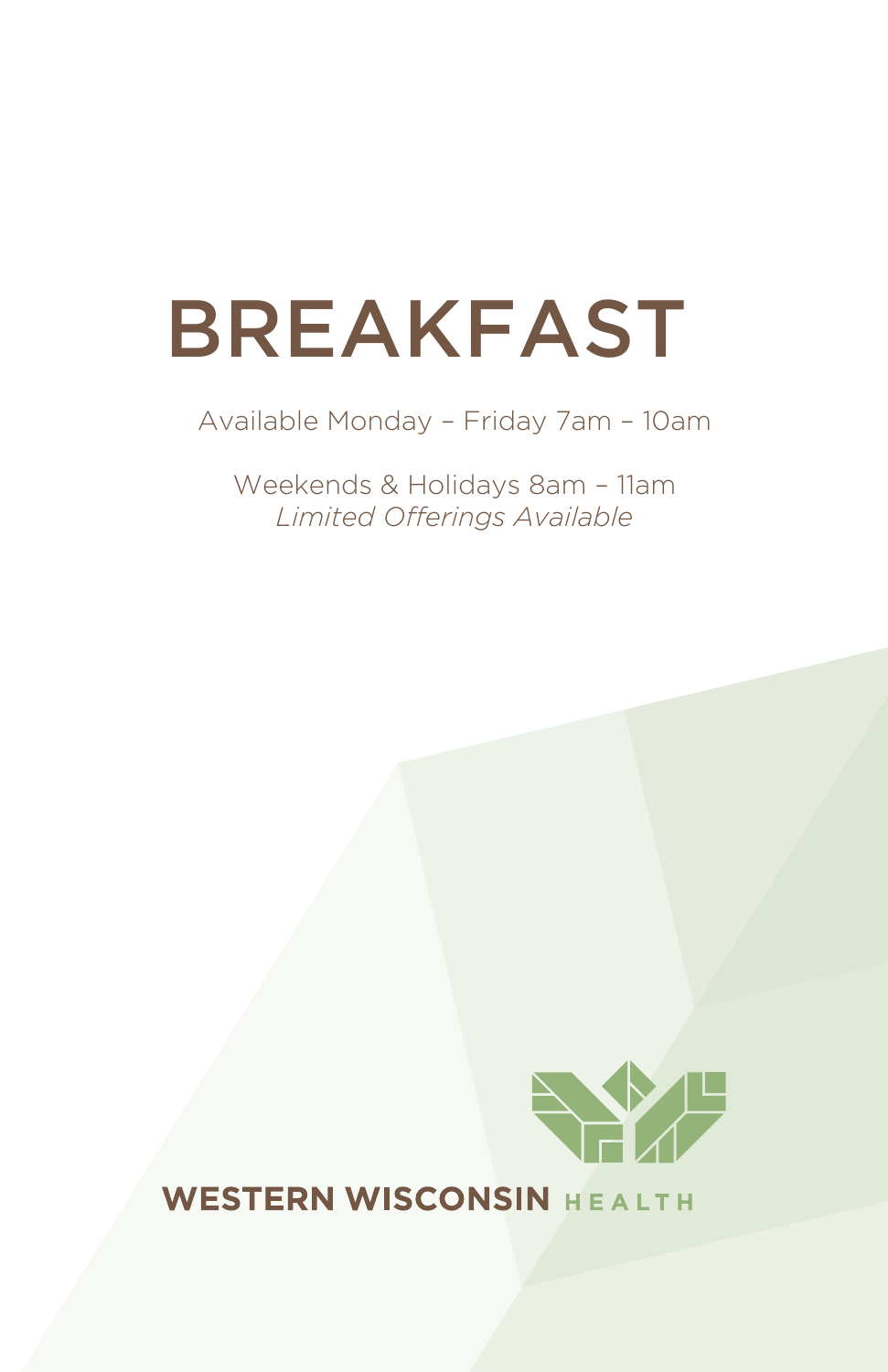# Create a Bowl

Available Monday - Friday Create your own oatmeal or yogurt parfait by simply adding the toppings of your choice.

#### Steel Cut Oats **Demand of the Cut Oats** price varies by weight

McCann's steel cut oats from Ireland is outstanding oatmeal rich in flavor. The minimal processing helps the steel cut oats retain their distinctive taste and nutritional value.

Serving Size 1 cup – no toppings Calories 150 Fat 2.5gr Sodium 0g Carbohydrates 27g Sugar 1g Protein 4g Allergens: gluten (no data)

### Honey Vanilla Yogurt **V** price varies by weight

Create your own yogurt parfait starting with delicious honey vanilla Greek yogurt and add on the fresh toppings of your choice.

Serving Size 1/2 cup – no toppings Calories 100 Fat 0gr Sodium 75g Carbohydrates 16g Sugar 12g Protein 8.5g Allergens: milk



(Not included in nutritional values listed above) - Subject to availability -

Craisins Blueberries Walnuts **Strawberries** Granola

Pecans Strawberries Cinnamon Maple Apples

Additional cereals available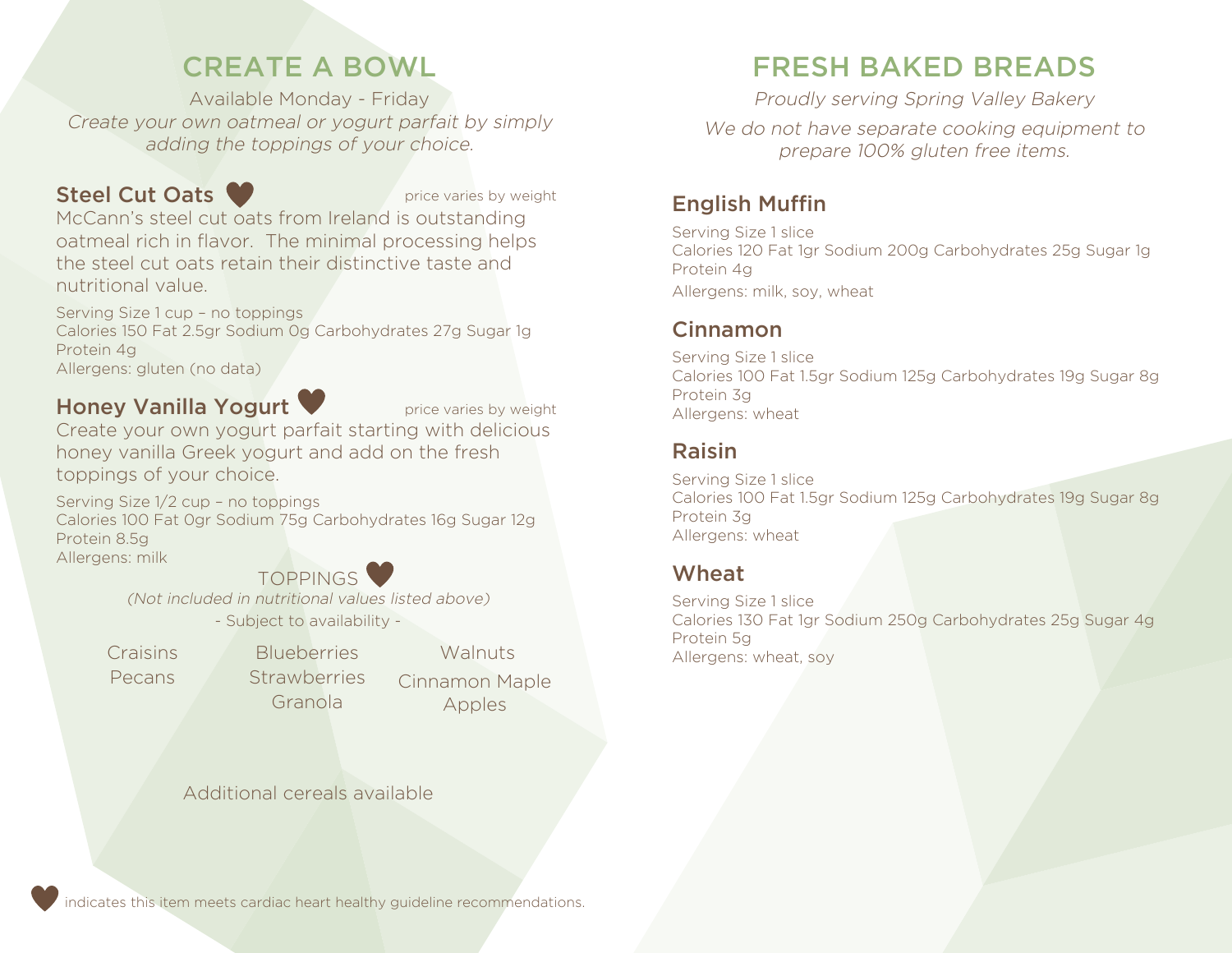# Fresh Baked Breads

Proudly serving Spring Valley Bakery

We do not have separate cooking equipment to prepare 100% gluten free items.



Serving Size 1 slice Calories 120 Fat 1gr Sodium 200g Carbohydrates 25g Sugar 1g Protein 4g Allergens: milk, soy, wheat

### Cinnamon

Serving Size 1 slice Calories 100 Fat 1.5gr Sodium 125g Carbohydrates 19g Sugar 8g Protein 3g Allergens: wheat

# Raisin<sup>(1)</sup>

Serving Size 1 slice Calories 100 Fat 1.5gr Sodium 125g Carbohydrates 19g Sugar 8g Protein 3g Allergens: wheat

# **Wheat**

Serving Size 1 slice Calories 130 Fat 1gr Sodium 250g Carbohydrates 25g Sugar 4g Protein 5g Allergens: wheat, soy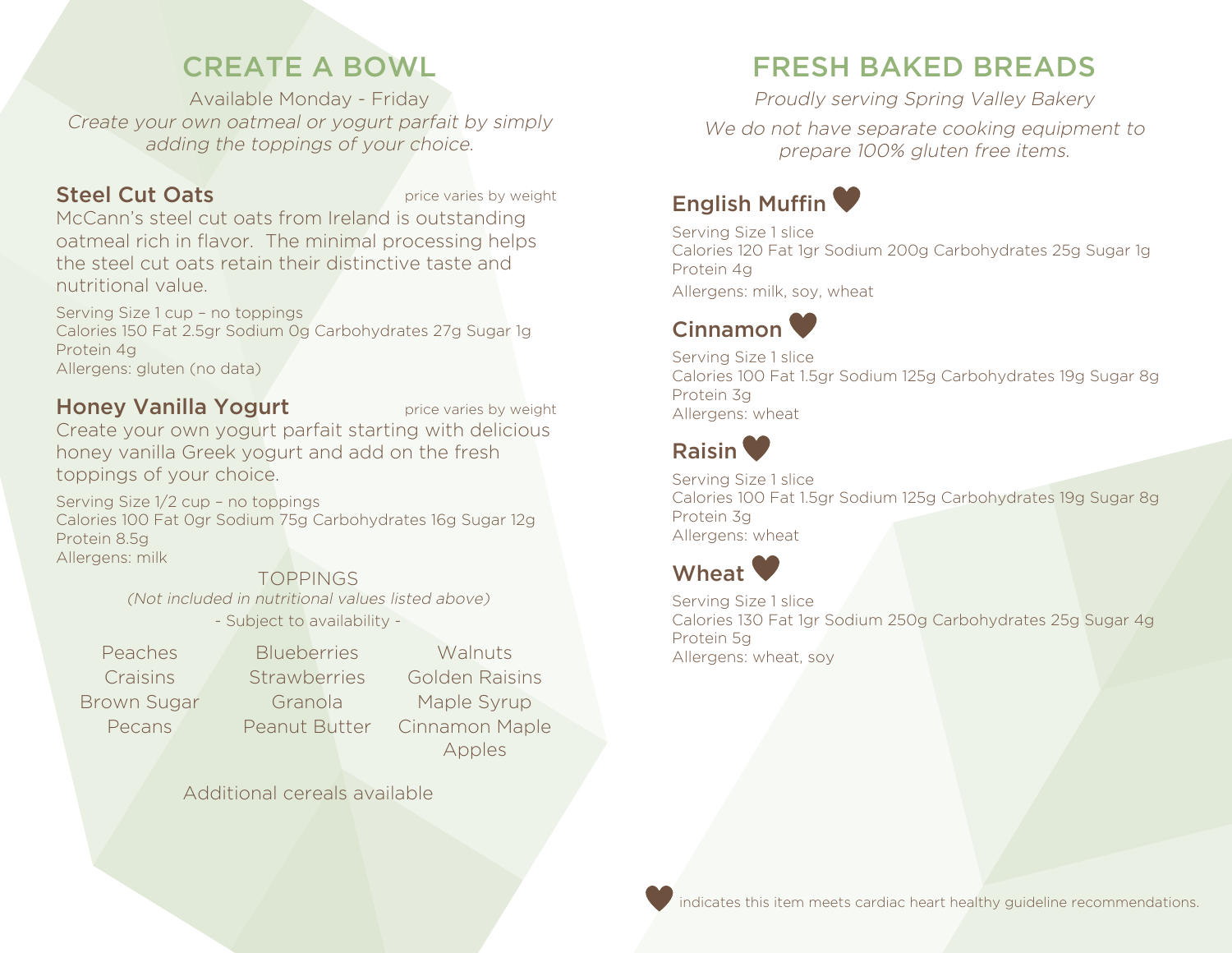# **OMELETS**

Available Monday - Friday

### Vegetable

Spinach, mushroom, mixed bell pepper, onion, tomato and cheddar cheese.

Serving Size 1 omelet Calories 250 Fat 17gr Sodium 340g Carbohydrates 6g Sugar 3g Protein 19g Allergens: egg, milk

### Ham & Cheese omelet

Lower sodium ham and cheddar cheese.

Serving Size 1 omelet Calories 260 Fat 16gr Sodium 850g Carbohydrates 5g Sugar 3g Protein 25g Allergens: egg, milk

### **Build Your Own**

Two egg omelet with cheddar cheese and up to three fillings.

plain omelet: Calories 240 Fat 17gr sodium 320g Carbohydrates 4g Sugar 2g Protein 18g Allergens: egg, milk

#### Toppings

(not included in nutritional values listed above)

Ham Spinach Onion Bacon Tomato

Sausage Mushroom Bell Pepper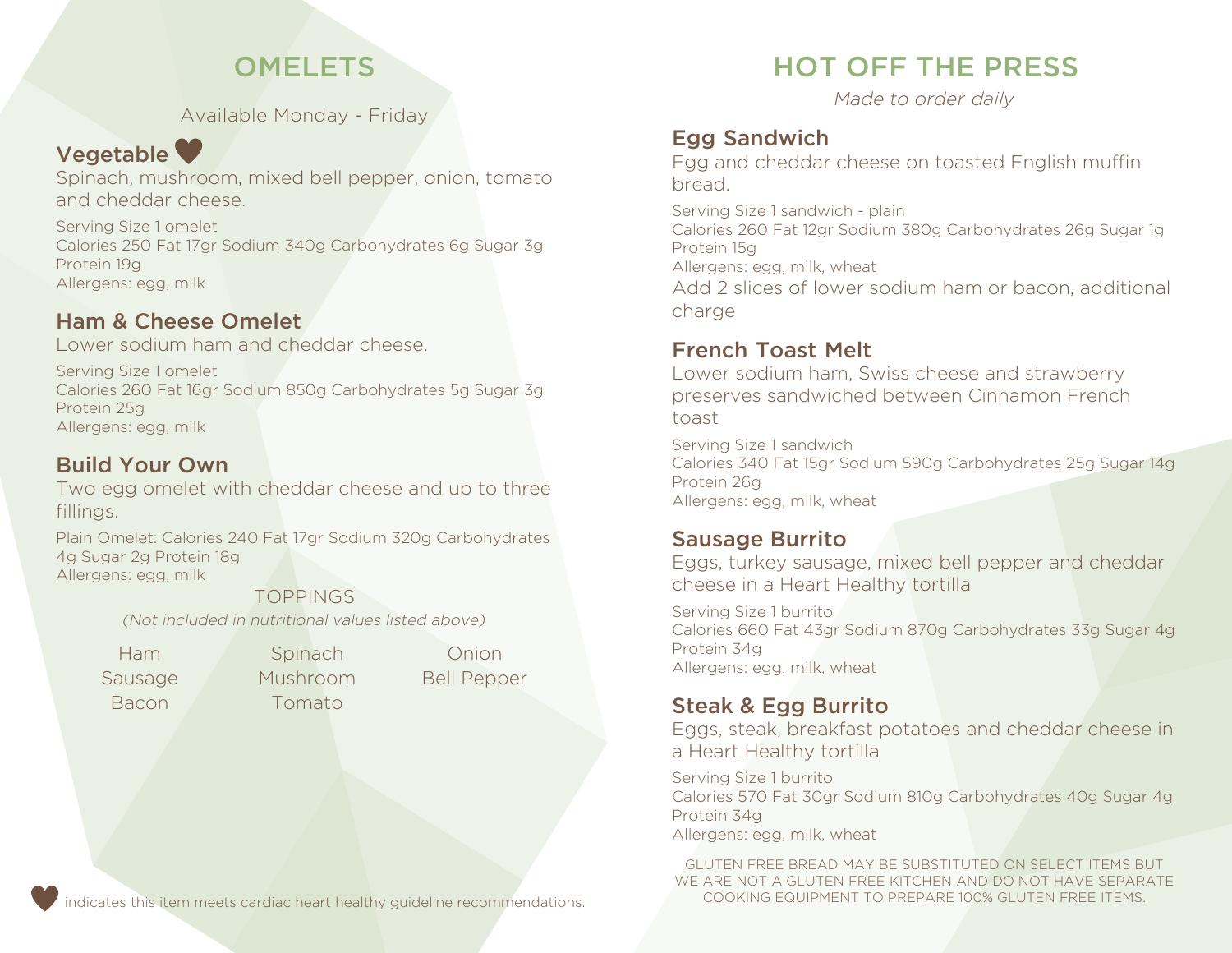# Hot off tHe Press

Available Monday - Friday Made to order *daily*

# Egg Sandwich

Egg and cheddar cheese on toasted English muffin bread.

Serving Size 1 sandwich - plain Calories 260 Fat 12gr Sodium 380g Carbohydrates 26g Sugar 1g Protein 15g Allergens: egg, milk, wheat Add 2 slices of lower sodium ham or bacon, additional charge. Will add to sodium content.

### **French Toast Melt**

Lower sodium ham, Swiss cheese and strawberry preserves sandwiched between Cinnamon French toast.

Serving Size 1 sandwich Calories 320 Fat 12gr Sodium 450g Carbohydrates 36g Sugar 16g Protein 17g Allergens: egg, milk, wheat

### sausage Burrito

Eggs, pork sausage, mixed bell pepper and cheddar cheese in a Heart Healthy tortilla.

Serving Size 1 burrito Calories 490 Fat 31gr Sodium 840g Carbohydrates 40g Sugar 4g Protein 21g Allergens: egg, milk, wheat

# Steak & Egg Burrito

Eggs, steak, breakfast potatoes and cheddar cheese in a Heart Healthy tortilla.

Serving Size 1 burrito Calories 620 Fat 20gr Sodium 800g Carbohydrates 76g Sugar 3g Protein 28g Allergens: egg, milk, wheat

gluTEn FrEE brEad may bE subsTiTuTEd on sElECT iTEms buT wE arE noT a gluTEn FrEE kiTChEn and do noT havE sEparaTE Cooking EquipmEnT To prEparE 100% gluTEn FrEE iTEms.

indicates this item meets cardiac heart healthy guideline recommendations.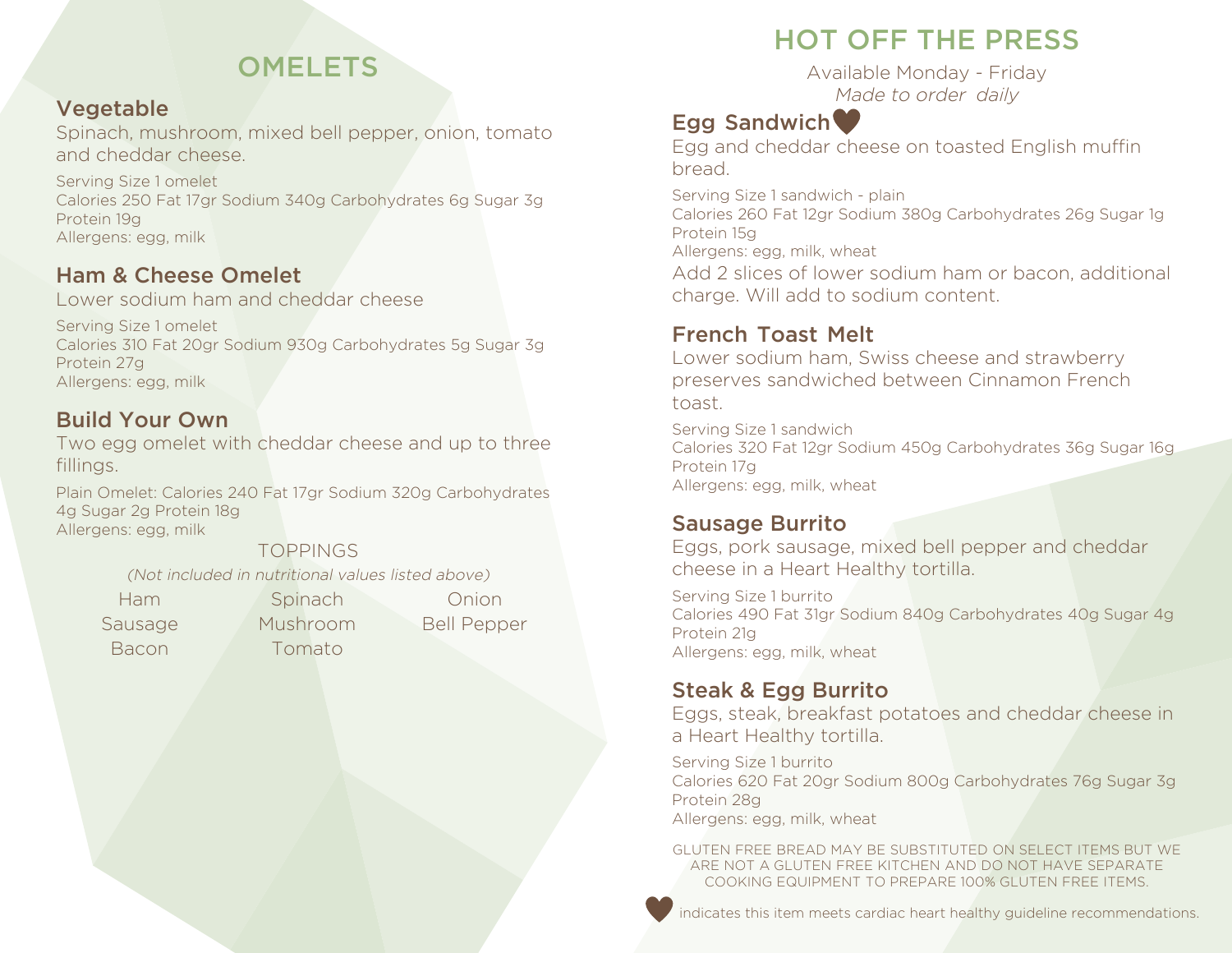# aCComPaniments

offered *Monday - Friday*, *7:00 - 10:00 am L*imited *A*vailability

### Scrambled Egg<sup>V</sup>

one egg scrambled. Egg substitute available

Serving Size 1 egg Calories 140 Fat 9gr Sodium 150g Carbohydrates 3g Sugar 2g Protein 12g Allergens: egg, milk

### Breakfast Potatoes

Serving Size 1 patty Calories 130 Fat 8gr Sodium 250g Carbohydrate 14g Sugar 0g Protein 1g Allergens: wheat

# Lower Sodium Bacon

Serving Size 2 slices Calories 70 Fat 6gr Sodium 140g Carbohydrates 0g Sugar 0g Protein 4g

### **Pork Sausage**

Serving Size 2 links Calories 153.5 Fat 14gr Sodium 413.5g Carbohydrates 9g Sugar .5g Protein 6g

#### Additional sides available in Grab & Go cooler

CONSUMER ADVISORY When eating at home or dining out consuming fully cooked meats, eggs or fish reduces the chance of foodborne ILLNESS.

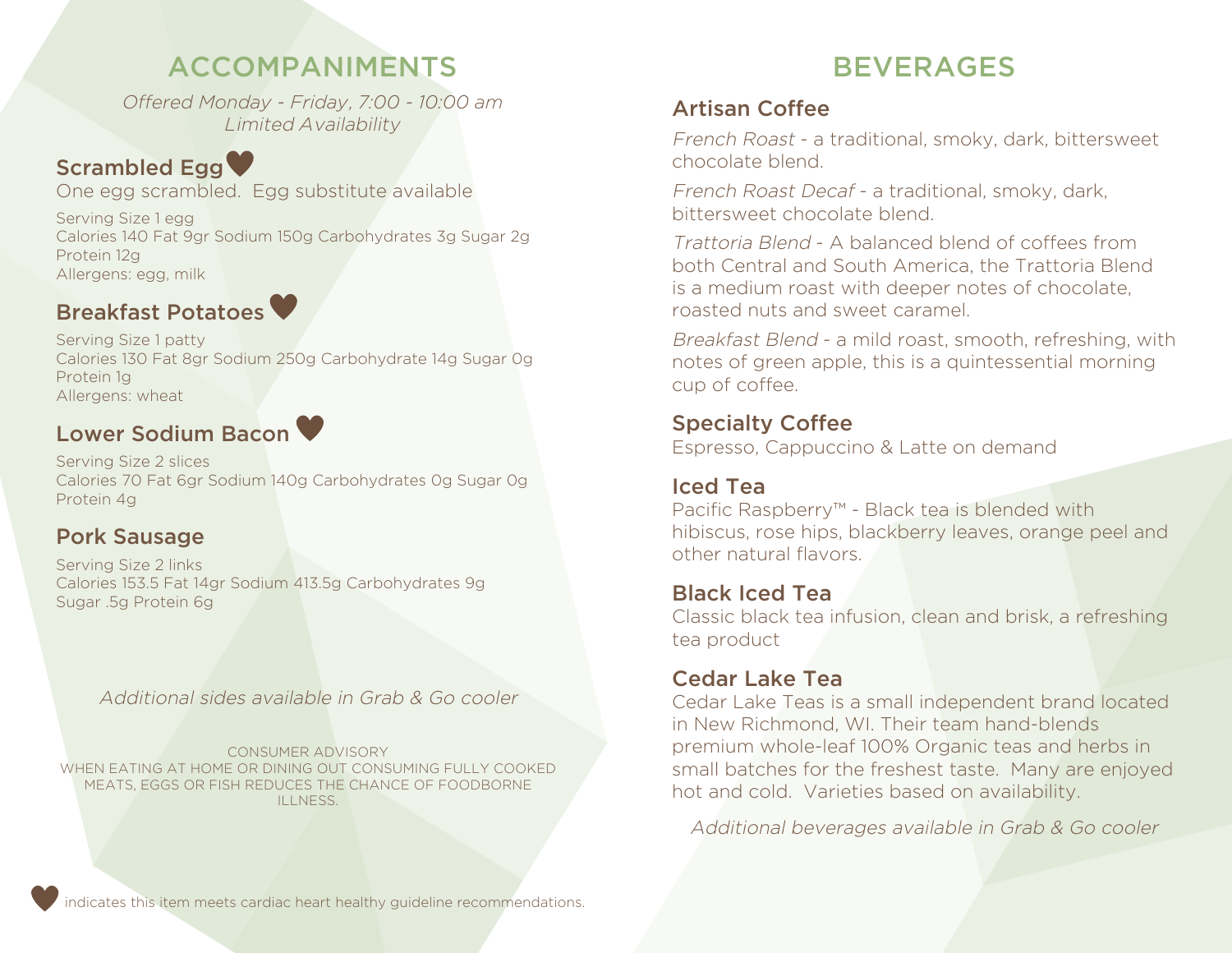# **BEVERAGES**

### artisan Coffee

French Roast - a traditional, smoky, dark, bittersweet chocolate blend.

Trattoria blend - A balanced blend of coffees from both Central and South America, the Trattoria Blend is a medium roast with deeper notes of chocolate, roasted nuts and sweet caramel.

Breakfast Blend - a mild roast, smooth, refreshing, with notes of green apple, this is a quintessential morning cup of coffee.

### **Cedar Lake Tea**

Cedar lake Teas is a small independent brand located in New Richmond, WI. Their team hand-blends premium whole-leaf 100% Organic teas and herbs in small batches for the freshest taste. Many are enjoyed hot and cold. Varieties based on availability.

Additional beverages available in Grab & Go cooler